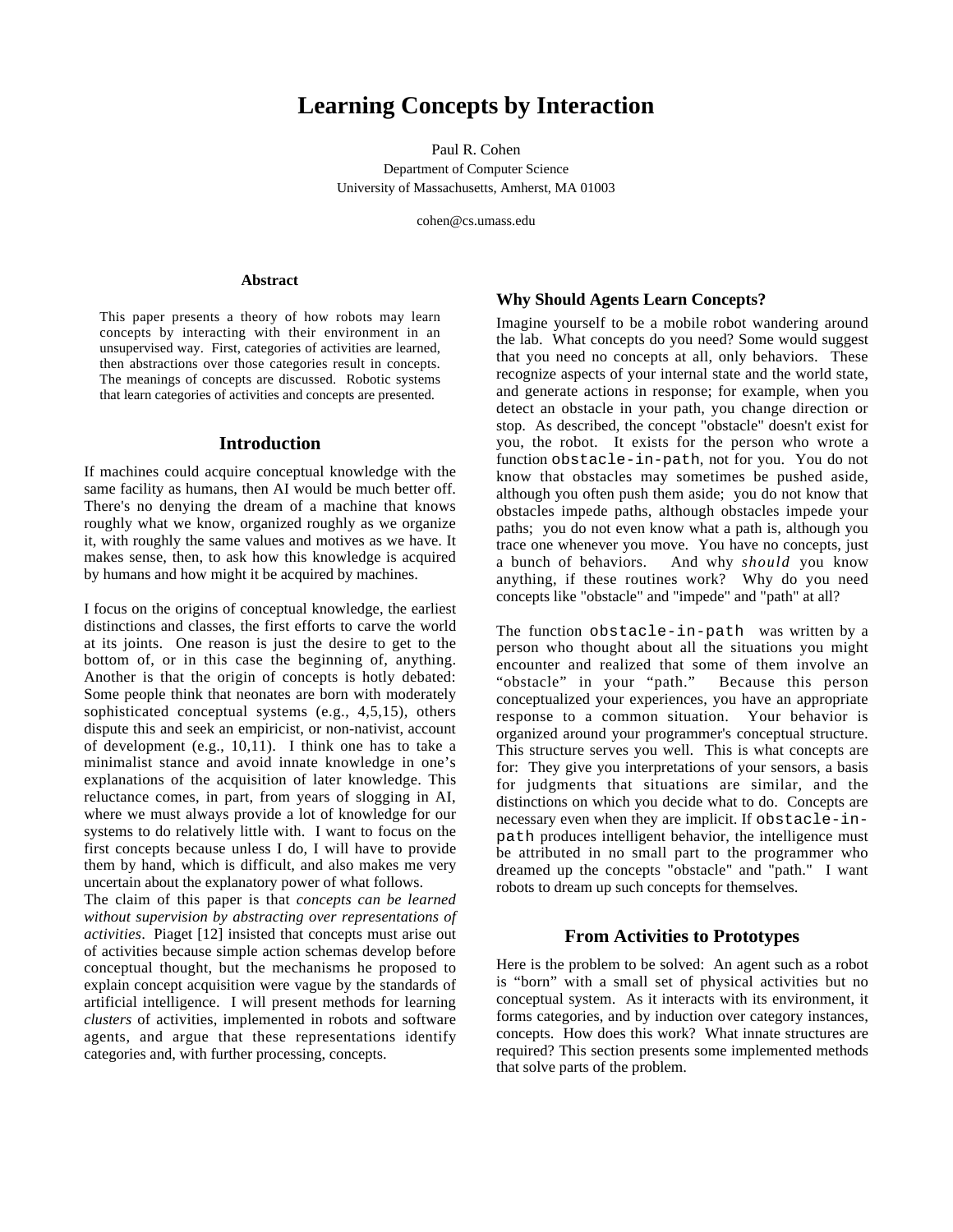## **How the Pioneer 1 Robot Learns Prototypes**

The Pioneer 1 robot has two independent drive wheels, a trailing caster, a two degree of freedom gripper, and roughly forty sensors including five forward-pointing sonars, two side-pointing sonars, a rudimentary vision system, bump and stall sensors, and sensors that report the state of the gripper. The robot is controlled by a remote computer, connected by radio modem.

The robot's state is polled every 100msec., so a vector of 40 sensed values is collected ten times each second. These vectors are ordered by time to yield a multivariate time series. Figure 1 shows four seconds of data from just four of the Pioneer's forty sensed values. With a little practice, one can see that this short time series represents the robot moving past an object. Prior to moving, the robot establishes a coordinate frame with an x axis perpendicular to its heading and a y axis parallel to its heading. As it begins to move, the robot measures its location in this coordinate frame. Note that the ROBOT-X line is almost constant. This means that the robot did not change its location on a line perpendicular to its heading, that is, it did not change its heading, during its move. In contrast, the ROBOT-Y line increases, indicating that the robot does increase its distance along a line parallel to its original heading. Note especially the VIS-A-X and VIS-A-Y lines, which represent the horizontal and vertical locations, respectively, of the centroid of a patch of light on the robot's "retina," a CCD camera. VIS-A-X decreases, meaning that the object drifts to the left on the retina, while VIS-A-Y increases, meaning the object moves toward the top of the retina. Simultaneously, both series jump to constant values. These values are returned by the vision system when nothing is in the field of view. In sum, the four-variable time series in Figure 1 represents the robot moving in a straight line past an object on its left, which is visible for roughly 1.8 seconds and then disappears from the visual field.

Every time series that corresponds to moving past an object has qualitatively the same structure as the one in Figure 1. It follows that if we had a statistical technique to group the robot's experiences by the characteristic patterns in multivariate time series (where the variables represent sensor readings), then this technique would in effect learn a taxonomy of the robot's experiences. We have developed several such techniques, called, collectively, *clustering by dynamics* [1,2]. One method, developed by Tim Oates in our laboratory, is based on dynamic time warping:

1. A long multivariate time series is divided into segments, each of which represents an *episode* such as moving toward an object, avoiding an object, crashing into an object, and so on. (Episode boundaries are inserted by humans, but in other work we use a simple algorithm that looks for simultaneous changes in multiple state variables.) We did *not* label the episodes in any way.



**Figure 1.** As the robot moves, an object approaches the periphery of its field of view then passes out of sight.

- 2. A *dynamic time warping* algorithm compares every pair of episodes and returns a number that represents the degree of similarity between the time series in the pair. Dynamic time warping "morphs" one multivariate time series into another by stretching and compressing the horizontal (temporal) axis of one series relative to the other [14]. If two multivariate series are very similar, relatively little stretching and compressing is required to warp one series into the other. A number that indicates the remaining mismatch after the optimal warping is thus a proxy for the similarity of two series.
- 3. Having found this similarity number for every pair of episodes, it is straightforward to cluster episodes by similarity. An agglomerative algorithm merges clusters until a simple stopping criterion is met.
- 4. Another algorithm finds the "central member" of each cluster, called the cluster *prototype* after Rosch [13].

In a recent experiment involving over 150 episodes, we first clustered the episodes by hand and then ran the algorithm. Then, for all pairs of episodes, we measured the number of pairs that were classified as belonging to the same (or different) clusters by the human and by the algorithm. Remarkably, the concordance between these classifications exceeded 90% [1].

These clusters were learned largely without supervision and constitute a primitive ontology of activities – the robot learned some of the activities it can do in its environment. What supervision or help did we provide? We wrote the programs that controlled the robot and made it do things. We divided the time series into episodes (although this can be done automatically). We limited the number of variables that the dynamic time warping code had to deal with, as it cannot efficiently handle multivariate series of forty state variables. We did not label the episodes to tell the learning algorithm which clusters of activities it should consider. In fact, the only guidance we provided to the formation of clusters was a threshold statistic for adding an episode to a cluster. To reiterate, we did not anticipate, hope for, or otherwise coerce the algorithms to learn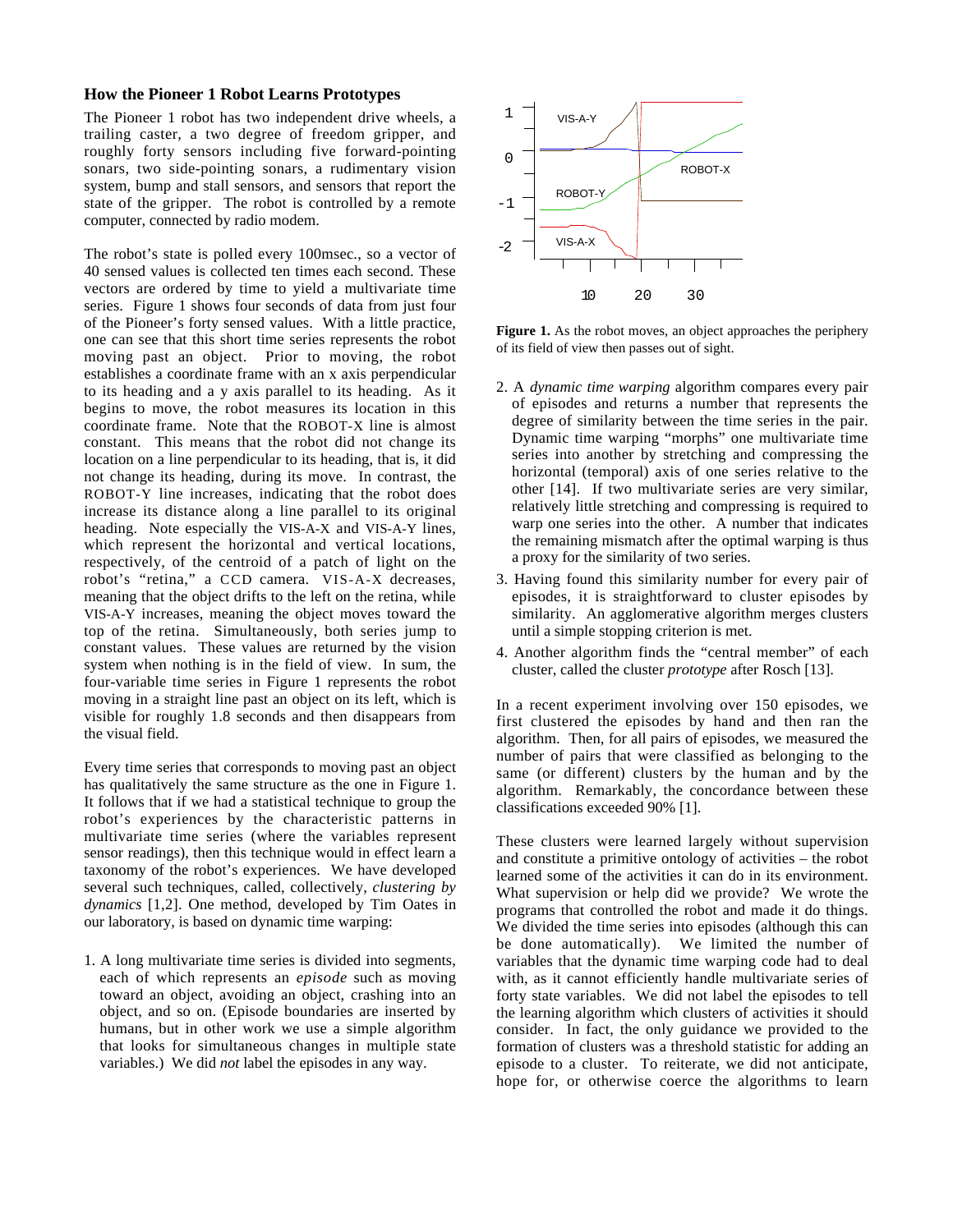*particular* clusters and prototypes. The robot's ontology of activities is its own.

#### **Prototypes from Delay Coordinate Embeddings**

To cluster episodes, one needs to judge their similarity. This function was accomplished by dynamic time warping in the previous study. Another way to do it is with delay coordinate embedding [2]. Let an episode  $e_i = X_{i,t-\tau}$ , *K*,  $X_{i,t-1}$ ,  $X_{i,t}$  be a time series of sensor *X* for  $\tau + 1$  time steps ending with an event at time *t*. Clearly, *e*<sub>*i*</sub> can be represented by a single point  $p_i$  in a space of  $\tau + 1$ dimensions, as each of  $X_{i,t-\tau}$ ,  $X$ ,  $X_{i,t-1}$ ,  $X_{i,t}$  identifies the location of  $p_i$  in one dimension. This transformation of a  $\tau$ +1-step time series to a point in  $\tau$ +1-dimensional space is called a delay coordinate embedding. The Euclidian distance between two points  $p_i$  and  $p_j$  is a measure of similarity of episodes  $e_i$  and  $e_j$ .

In one experiment [2] we implemented two simulated agents, each of which adopts one of nine behaviors, including crash, avoid, kiss, and so on. For instance, A might try to *avoid* B while B tries to *crash* into A. We ran several episodes of pairs of behaviors. Each episode was represented by a time series of the distance *d* between the agents. An episode ended when the agents touched each other or the distance between the agents exceeded a threshold. Delay coordinate embeddings were constructed for each episode, the Euclidean distance  $p_i - p_j$  was calculated for each pair of episodes  $e_i, e_j$ , and these distances were used as a similarity metric for agglomerative clustering of episodes.

With very little training, this procedure came up with six clusters. The prototypes of these clusters, obtained by averaging the time series within each cluster, are shown in Figure 2. Prototypes 1, 2 and 3 involve one agent eluding the other; the difference between the clusters is how close the agents get to each other before moving apart. Prototype 4 represents interactions in which the agents repeatedly draw together and move apart over time, but never touch – a kind of perpetual chase. Prototype 5 is a case in which the agents close on each other so quickly that inertia carries them past each other – they overshoot one another – then they change direction and eventually touch. Prototype 6 is simple case in which the agents rapidly draw together and touch.

Our clustering system was not instructed to cluster episodes by their outcomes (e.g., touch, escape, etc.); indeed, the clusters and their prototypes were constructed entirely without supervision. But time series are so redundant that clustering by dynamics often produces prototypes that have qualitatively different outcomes. As in the previous study, we claim that the prototypes learned by delay coordinate embedding constitute a primitive ontology of activities. Because the learning is unsupervised, the ontology is not ours, but is acquired through experience. In fact, we were quite surprised to see the "overshoot contact" prototype. It is an emergent interaction of the agents that we had never noticed.



**Figure 2.** Six prototypes for agent interactions, learned without supervision, and plotted as time series of the proximity between the agents.

## **From Prototypes to Concepts**

Each of the robot's activities has roles. The robot is an *actor*, it approaches an *object*, it pushes the object to a *destination*, past another object on its *left*. Roles are predicates that describe the relationships between the robot's actions and objects in its environment. Familiar roles such as actor, action, object, subject, and instrument, may be augmented with more specific roles such as "the object on my left." General or specific, the idea is the same: A scene is described and presumably represented in terms of the roles of its participants – the causal relations that hold among the participants' actions.

Roles are the key to having our robot learn an ontology through interaction with its environment. Just as we may define "chair" in terms of interaction – a chair is something we sit in – so might our robot ontology include objects that fit between the grippers, objects that can be lifted, objects that do not move, objects that are so large that they are not entirely visible when the robot touches them, and so on. Classes of objects follow directly from roles; indeed, for each role played by an object (e.g., being picked up by the robot) there is a class of objects that have played or could play that role. The same point holds for actions which play roles in activities. If the robot could perceive the roles played by objects and actions, it could develop a conceptual system, an ontology, an organization of objects and actions into classes defined by experience.

Unfortunately, prototypes are monolithic representations of activities, not denoting, compositional representations. In